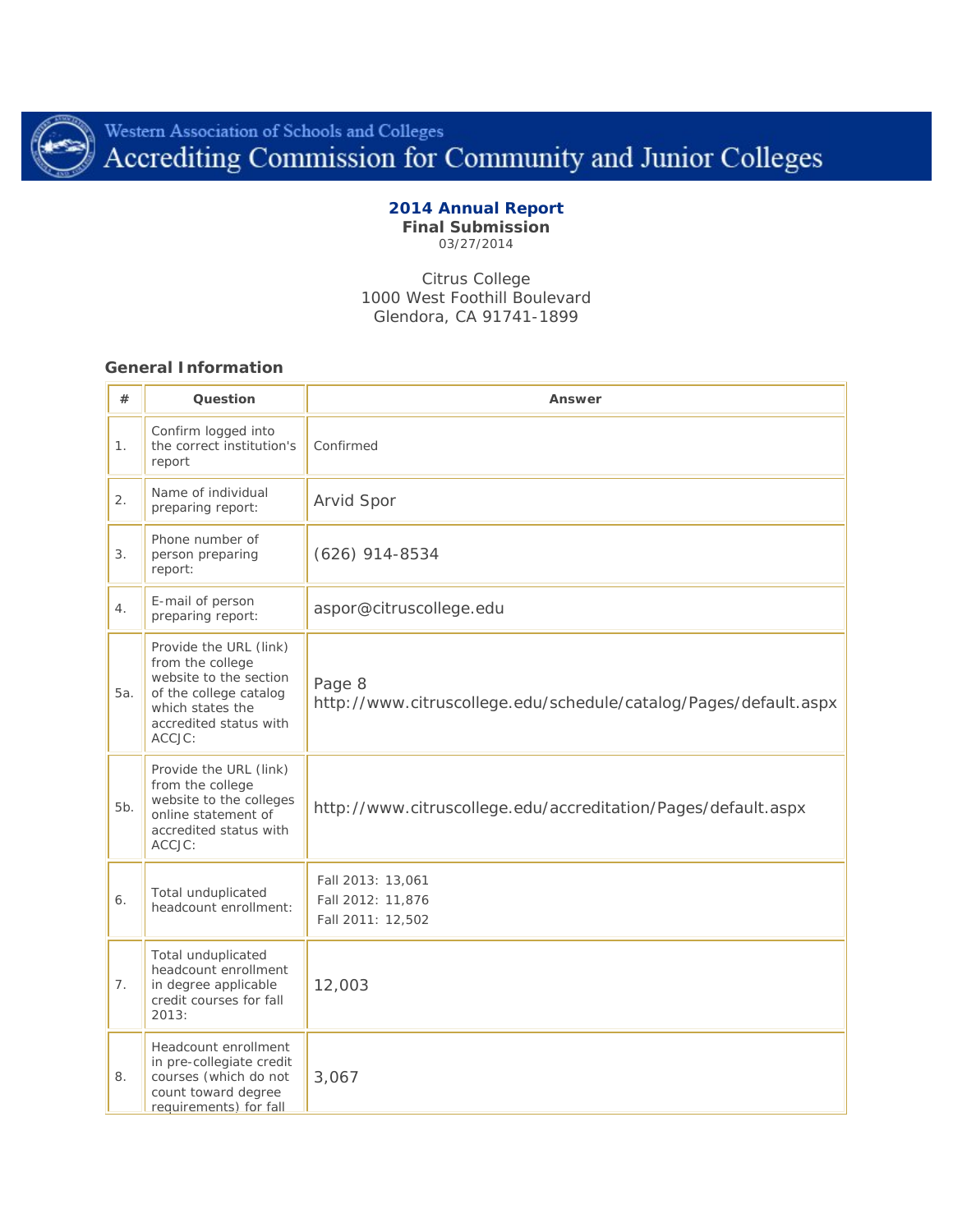|     | 2013:                                                                                                                                               |                                                          |
|-----|-----------------------------------------------------------------------------------------------------------------------------------------------------|----------------------------------------------------------|
| 9.  | Number of courses<br>offered via distance<br>education:                                                                                             | Fall 2013: 66<br>Fall 2012: 62<br>Fall 2011: 58          |
| 10. | Number of programs<br>offered via distance<br>education:                                                                                            | $\Omega$                                                 |
| 11. | Total unduplicated<br>headcount enrollment<br>in all types of Distance<br>Education:                                                                | Fall 2013: 2,169<br>Fall 2012: 2,297<br>Fall 2011: 2,218 |
| 12. | Total unduplicated<br>headcount enrollment<br>in all types of<br>Correspondence<br>Education:                                                       | Fall 2013: n/a<br>Fall 2012: n/a<br>Fall 2011: n/a       |
| 13. | Were all<br>correspondence<br>courses for which<br>students enrolled in<br>fall 2012 part of a<br>program which leads<br>to an associate<br>degree? | <b>No</b>                                                |

## **Student Achievement Data**

| #                 | Question                                                                                                  |                                                                                                                                                                                                                                                                                                                                                                                                                                                                                                                                                                                                                                                                                                                                                                                                                 | Answer |
|-------------------|-----------------------------------------------------------------------------------------------------------|-----------------------------------------------------------------------------------------------------------------------------------------------------------------------------------------------------------------------------------------------------------------------------------------------------------------------------------------------------------------------------------------------------------------------------------------------------------------------------------------------------------------------------------------------------------------------------------------------------------------------------------------------------------------------------------------------------------------------------------------------------------------------------------------------------------------|--------|
| 14a.              | What is your Institution-set standard for successful student course<br>completion?                        |                                                                                                                                                                                                                                                                                                                                                                                                                                                                                                                                                                                                                                                                                                                                                                                                                 | 67%    |
| 14b.              |                                                                                                           | Successful student course completion rate for the fall 2013<br>semester:                                                                                                                                                                                                                                                                                                                                                                                                                                                                                                                                                                                                                                                                                                                                        | 76.8%  |
| 15.               | a <sub>x</sub><br>$b$ .                                                                                   | Institution Set Standards for program completion: While institutions may determine the measures for<br>which they will set standards, most institutions will utilize this measure as it is core to their mission. For<br>purposes of definition, certificates include those certificate programs which qualify for financial aid,<br>principally those which lead to gainful employment. Completion of degrees and certificates is to be<br>presented in terms of total numbers. Each student who receives one or more certificates or degrees in the<br>specified year may be counted once.<br>If you have an institution-set standard for student completion of degrees and<br>certificates combined, what is it?<br>If you have separate institution-set standards for degrees, what is your institution-set |        |
|                   |                                                                                                           | standard for the number of student completion of degrees, per year?                                                                                                                                                                                                                                                                                                                                                                                                                                                                                                                                                                                                                                                                                                                                             | 778    |
|                   | C.                                                                                                        | If you have separate institution-set standards for certificates, what is your institution-<br>set standard for the number of student completion of certificates, per year?                                                                                                                                                                                                                                                                                                                                                                                                                                                                                                                                                                                                                                      | 429    |
| 16a.              | Number of students (unduplicated) who received a certificate or<br>degree in the 2012-2013 academic year: |                                                                                                                                                                                                                                                                                                                                                                                                                                                                                                                                                                                                                                                                                                                                                                                                                 | 1,488  |
| 16 <sub>b</sub> . | Number of students who received a degree in the 2012-2013<br>academic year:                               |                                                                                                                                                                                                                                                                                                                                                                                                                                                                                                                                                                                                                                                                                                                                                                                                                 | 1,056  |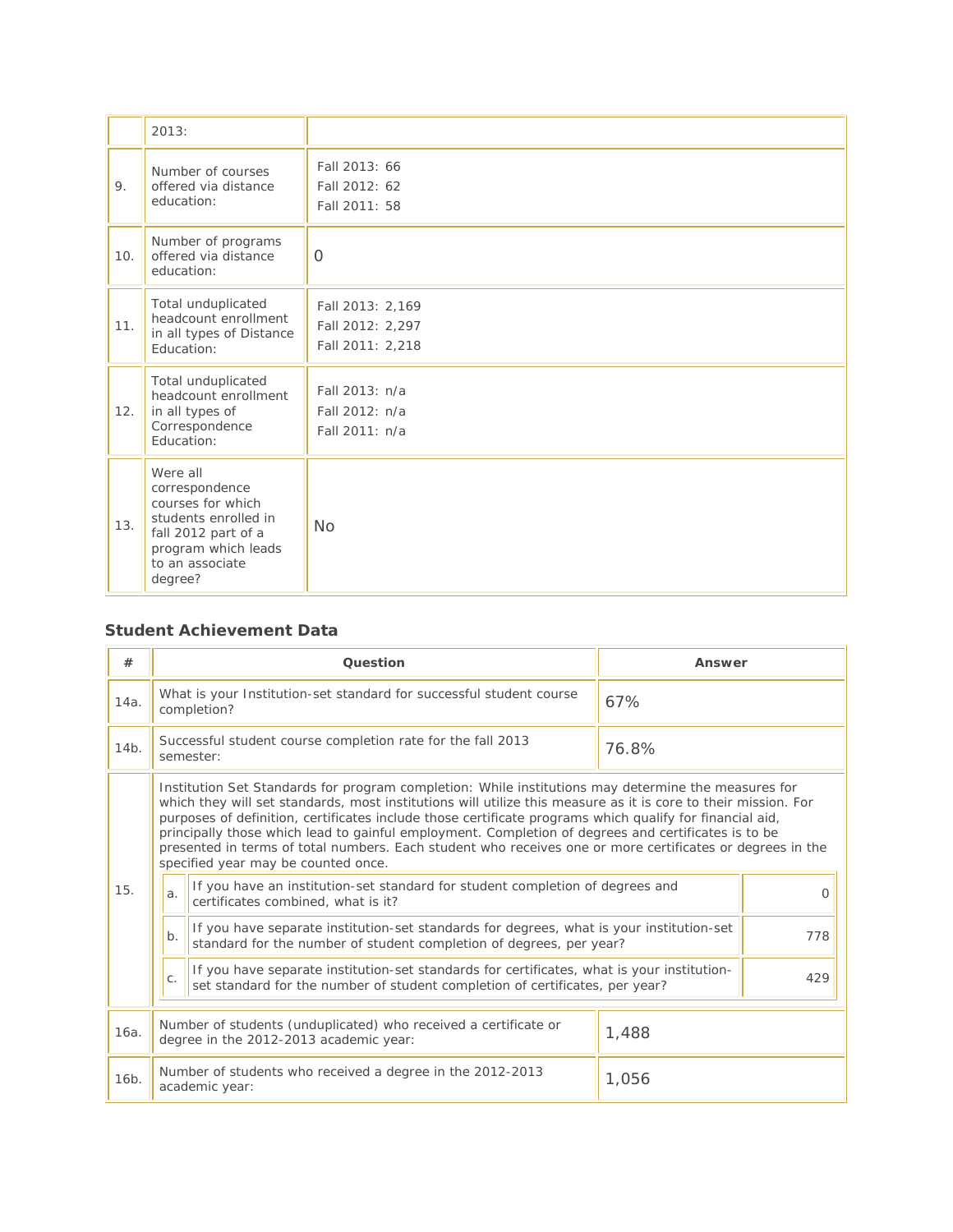| 16с. | Number of students who received a certificate in the 2012-2013<br>academic year:                                                                                                                                   |                                          |                                          | 496      |                                       |                          |
|------|--------------------------------------------------------------------------------------------------------------------------------------------------------------------------------------------------------------------|------------------------------------------|------------------------------------------|----------|---------------------------------------|--------------------------|
| 17a. | If your college has an institution-set standard for the number of<br>students who transfer each year to 4-year colleges/universities,<br>what is it?                                                               |                                          |                                          | 905      |                                       |                          |
| 17b. | Number of students who transferred to 4-year colleges/universities<br>in 2012-2013:                                                                                                                                |                                          |                                          | 952      |                                       |                          |
| 18a. | Does the college have any certificate programs which are not<br>career-technical education (CTE) certificates?                                                                                                     |                                          |                                          | Yes      |                                       |                          |
| 18b. | If yes, please identify them:                                                                                                                                                                                      |                                          |                                          |          | 1)Literature<br>2) Writing Competency |                          |
| 19a. | Number of career-technical education (CTE) certificates and<br>degrees:                                                                                                                                            |                                          |                                          | 46       |                                       |                          |
| 19b. | Number of CTE certificates and degrees which have identified<br>technical and professional competencies that meet employment<br>standards and other standards, including those for licensure and<br>certification: |                                          |                                          | 18       |                                       |                          |
| 19с. | Number of CTE certificates and degrees for which the institution has<br>set a standard for licensure passage rates:                                                                                                |                                          |                                          | $\Omega$ |                                       |                          |
| 19d. | Number of CTE certificates and degrees for which the institution has<br>set a standard for graduate employment rates:                                                                                              |                                          |                                          | 46       |                                       |                          |
|      | 2011-2012 examination pass rates in programs for which students must pass a licensure examination in<br>order to work in their field of study:                                                                     |                                          |                                          |          |                                       |                          |
|      | Program                                                                                                                                                                                                            | <b>CIP Code</b><br>4 digits<br>( ## .##) | Examination                              |          | Institution<br>set standard           | <b>Pass Rate</b>         |
|      | Nursing Assistant (NNAAP Written<br>Exam)                                                                                                                                                                          | 51.39                                    | national                                 |          | $0\%$                                 | 100 %                    |
|      | Nursing Assistant (NNAAP Skills Exam)                                                                                                                                                                              | 51.39                                    | national                                 |          | 0%                                    | 92 %                     |
|      | Dental Assistant (Practical Exam)                                                                                                                                                                                  | 51.06                                    | state                                    |          | 0%                                    | 88 %                     |
| 20.  | Dental Assistant (Written Exam)                                                                                                                                                                                    | 51.06                                    | state                                    |          | $0\%$                                 | 100 %                    |
|      | Dental Assistant (Law and Ethics Exam)                                                                                                                                                                             | 51.06                                    | state                                    |          | $0\%$                                 | 86 %                     |
|      | Emergency Medical Technician                                                                                                                                                                                       | 51.09                                    | national                                 |          | 0%                                    | 93 %                     |
|      | <b>Registered Nursing</b>                                                                                                                                                                                          | 51.38                                    | state                                    |          | 0%                                    | 80 %                     |
|      | <b>Vocational Nursing</b>                                                                                                                                                                                          | 51.39                                    | state                                    |          | 0%                                    | 95 %                     |
|      | Cosmetology - Written Exam                                                                                                                                                                                         | 12.04<br>state                           |                                          |          | 0%                                    | 87.25 %                  |
|      | Cosmetology - Practical Exam                                                                                                                                                                                       | 12.04                                    | state                                    |          | 0%                                    | 93.5 %                   |
|      | Esthetician - Written Exam<br>12.04<br>state                                                                                                                                                                       |                                          |                                          | 0%       | 92 %                                  |                          |
|      | Esthetician - Practical Exam                                                                                                                                                                                       | 12.04                                    | state                                    |          | 0%                                    | 93.75 %                  |
|      | 2011-2012 job placement rates for students completing certificate programs and CTE (career-technology<br>education) degrees:                                                                                       |                                          |                                          |          |                                       |                          |
| 21.  | Program                                                                                                                                                                                                            |                                          | <b>CIP Code</b><br>4 digits<br>( ## .##) |          | Institution<br>set standard           | Job<br>Placement<br>Rate |
|      | Forestry/Wildland Resources                                                                                                                                                                                        |                                          | 03.05                                    |          | 82.21 %                               | 87.5 %                   |
|      | Accounting<br>52.03                                                                                                                                                                                                |                                          |                                          |          | 82.21 %                               | 81.48 %                  |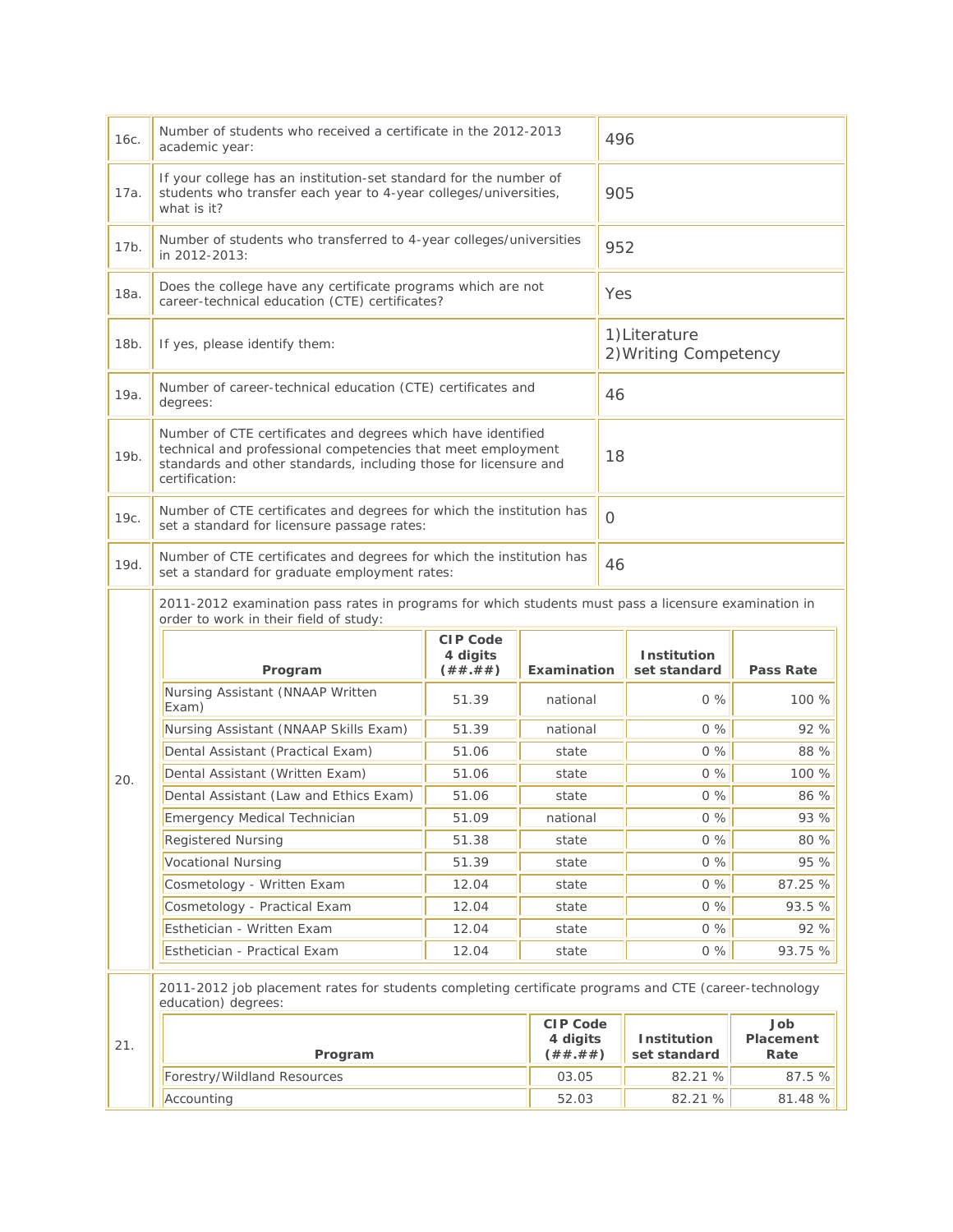|                                                                                                                                                                                                                                                                                                                                                                                                                                                                                                                                                                                                                                                                                                                    | Digital Media                                                                                                                                                                                                                                                                                                                                                                                                                                                                                                                                                                                                                                       |                   | 10.03 | 82.21 % | 50 %               |  |
|--------------------------------------------------------------------------------------------------------------------------------------------------------------------------------------------------------------------------------------------------------------------------------------------------------------------------------------------------------------------------------------------------------------------------------------------------------------------------------------------------------------------------------------------------------------------------------------------------------------------------------------------------------------------------------------------------------------------|-----------------------------------------------------------------------------------------------------------------------------------------------------------------------------------------------------------------------------------------------------------------------------------------------------------------------------------------------------------------------------------------------------------------------------------------------------------------------------------------------------------------------------------------------------------------------------------------------------------------------------------------------------|-------------------|-------|---------|--------------------|--|
|                                                                                                                                                                                                                                                                                                                                                                                                                                                                                                                                                                                                                                                                                                                    | Information Technology                                                                                                                                                                                                                                                                                                                                                                                                                                                                                                                                                                                                                              |                   | 11.01 | 82.21 % | 50 %               |  |
|                                                                                                                                                                                                                                                                                                                                                                                                                                                                                                                                                                                                                                                                                                                    | Medium and Heavy Duty Truck Technology                                                                                                                                                                                                                                                                                                                                                                                                                                                                                                                                                                                                              |                   | 47.06 | 82.21 % | 66.67 %            |  |
|                                                                                                                                                                                                                                                                                                                                                                                                                                                                                                                                                                                                                                                                                                                    | Automotive Technology                                                                                                                                                                                                                                                                                                                                                                                                                                                                                                                                                                                                                               |                   | 47.06 | 82.21 % | 74.19 %            |  |
|                                                                                                                                                                                                                                                                                                                                                                                                                                                                                                                                                                                                                                                                                                                    | <b>Drafting Technology</b>                                                                                                                                                                                                                                                                                                                                                                                                                                                                                                                                                                                                                          |                   | 15.13 | 82.21 % | 66.67 %            |  |
|                                                                                                                                                                                                                                                                                                                                                                                                                                                                                                                                                                                                                                                                                                                    | Water Technology                                                                                                                                                                                                                                                                                                                                                                                                                                                                                                                                                                                                                                    |                   | 15.05 | 82.21 % | 89.36 %            |  |
|                                                                                                                                                                                                                                                                                                                                                                                                                                                                                                                                                                                                                                                                                                                    | Recording Arts/Commercial Music                                                                                                                                                                                                                                                                                                                                                                                                                                                                                                                                                                                                                     |                   | 10.02 | 82.21 % | 77.61 %            |  |
|                                                                                                                                                                                                                                                                                                                                                                                                                                                                                                                                                                                                                                                                                                                    | Emerging Theater Technology/Technical Theater                                                                                                                                                                                                                                                                                                                                                                                                                                                                                                                                                                                                       |                   | 50.05 | 82.21 % | 60%                |  |
|                                                                                                                                                                                                                                                                                                                                                                                                                                                                                                                                                                                                                                                                                                                    | Licensed Vocational Nursing                                                                                                                                                                                                                                                                                                                                                                                                                                                                                                                                                                                                                         |                   | 51.39 | 82.21 % | 82.09 %            |  |
|                                                                                                                                                                                                                                                                                                                                                                                                                                                                                                                                                                                                                                                                                                                    | <b>Dental Assisting</b>                                                                                                                                                                                                                                                                                                                                                                                                                                                                                                                                                                                                                             |                   | 51.06 | 82.21 % | 89.29 %            |  |
|                                                                                                                                                                                                                                                                                                                                                                                                                                                                                                                                                                                                                                                                                                                    | Child Development                                                                                                                                                                                                                                                                                                                                                                                                                                                                                                                                                                                                                                   |                   | 19.07 | 82.21 % | 56 %               |  |
|                                                                                                                                                                                                                                                                                                                                                                                                                                                                                                                                                                                                                                                                                                                    | Administration of Justice                                                                                                                                                                                                                                                                                                                                                                                                                                                                                                                                                                                                                           |                   | 43.01 | 82.21 % | 82.35 %            |  |
|                                                                                                                                                                                                                                                                                                                                                                                                                                                                                                                                                                                                                                                                                                                    | Cosmetology/Esthetics                                                                                                                                                                                                                                                                                                                                                                                                                                                                                                                                                                                                                               |                   | 12.04 | 82.21 % | 76.88 %            |  |
|                                                                                                                                                                                                                                                                                                                                                                                                                                                                                                                                                                                                                                                                                                                    |                                                                                                                                                                                                                                                                                                                                                                                                                                                                                                                                                                                                                                                     |                   |       |         |                    |  |
|                                                                                                                                                                                                                                                                                                                                                                                                                                                                                                                                                                                                                                                                                                                    | Please list any other instituion set standards at your college:                                                                                                                                                                                                                                                                                                                                                                                                                                                                                                                                                                                     |                   |       |         |                    |  |
| 22.                                                                                                                                                                                                                                                                                                                                                                                                                                                                                                                                                                                                                                                                                                                | Criteria Measured (i.e.<br>persistence, starting salary,                                                                                                                                                                                                                                                                                                                                                                                                                                                                                                                                                                                            |                   |       |         | <b>Institution</b> |  |
|                                                                                                                                                                                                                                                                                                                                                                                                                                                                                                                                                                                                                                                                                                                    | etc.)                                                                                                                                                                                                                                                                                                                                                                                                                                                                                                                                                                                                                                               | <b>Definition</b> |       |         | set standard       |  |
| Effective practice to share with the field: Describe examples of effective and/or innovative practices at your<br>college for setting institution-set standards, evaluating college or programmatic performance related to<br>student achievement, and changes that have happened in response to analyzing college or program<br>performance (1,250 character limit, approximately 250 words).<br>Standards and their rationales are set by representatives from research, faculty, coordinators,<br>administrators and others and vetted through Steering, the shared governance decision-making body. For<br>the 2013 annual instructional program review reports, the Office of Institutional Research provided |                                                                                                                                                                                                                                                                                                                                                                                                                                                                                                                                                                                                                                                     |                   |       |         |                    |  |
| 23.                                                                                                                                                                                                                                                                                                                                                                                                                                                                                                                                                                                                                                                                                                                | program-specific data (including DE data by program) in the following areas: Course Counts; Degrees<br>and Certificates; Enrollment, Retention and Success. All data are disaggregated by course categories and<br>offering patterns. Importantly, data are disaggregated by student gender, age, ethnicity, which allows for<br>meaningful dialogue regarding program practices and strategies for improvement. Faculty members are<br>prompted to review, analyze, and discuss these data in program review reports. Faculty members<br>compare program outcomes to college wide performance and can use such data to complement SLO<br>analysis. |                   |       |         |                    |  |

# **Student Learning Outcomes and Assessment**

| #   |                                                                                 | Question                                                                                                      | Answer                                      |     |  |
|-----|---------------------------------------------------------------------------------|---------------------------------------------------------------------------------------------------------------|---------------------------------------------|-----|--|
|     | Courses                                                                         |                                                                                                               |                                             |     |  |
|     | a.                                                                              | Total number of college courses:                                                                              |                                             | 777 |  |
| 24. | Number of college courses with ongoing assessment of learning outcomes<br>$b$ . |                                                                                                               |                                             | 711 |  |
|     | Auto-calculated field: percentage of total:                                     |                                                                                                               | 91.5                                        |     |  |
|     | Courses                                                                         |                                                                                                               |                                             |     |  |
| 25. | a.                                                                              | Total number of college programs (all certificates and degrees, and other programs as<br>defined by college): |                                             | 55  |  |
|     | b.                                                                              | Number of college programs with ongoing assessment of learning outcomes                                       |                                             | 55  |  |
|     |                                                                                 |                                                                                                               | Auto-calculated field: percentage of total: | 100 |  |
| 26  | Courses                                                                         |                                                                                                               |                                             |     |  |

۰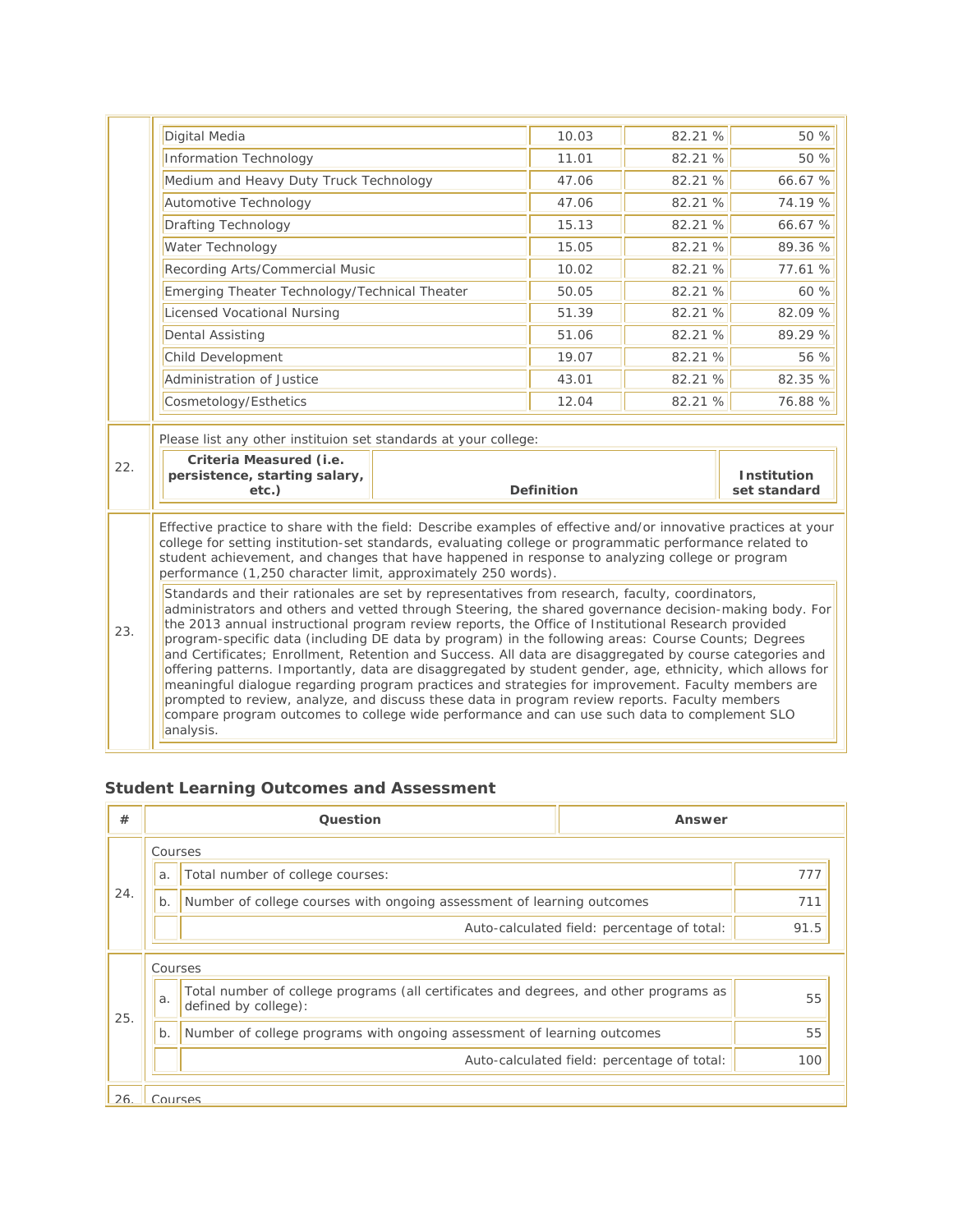|                                                                                                                                                                                                                                                                                                                               | a.                                                                                                                                                                                                                                                                                                                                                                                                                                                                                                                                                                                                                                                                                                                                                                                                                                                                                                                                                                                                                                                                                                                                                                                                             | Total number of student and learning support activities (as college has identified or<br>32<br>grouped them for SLO implementation): |                                  |  |  |
|-------------------------------------------------------------------------------------------------------------------------------------------------------------------------------------------------------------------------------------------------------------------------------------------------------------------------------|----------------------------------------------------------------------------------------------------------------------------------------------------------------------------------------------------------------------------------------------------------------------------------------------------------------------------------------------------------------------------------------------------------------------------------------------------------------------------------------------------------------------------------------------------------------------------------------------------------------------------------------------------------------------------------------------------------------------------------------------------------------------------------------------------------------------------------------------------------------------------------------------------------------------------------------------------------------------------------------------------------------------------------------------------------------------------------------------------------------------------------------------------------------------------------------------------------------|--------------------------------------------------------------------------------------------------------------------------------------|----------------------------------|--|--|
|                                                                                                                                                                                                                                                                                                                               | $b$ .                                                                                                                                                                                                                                                                                                                                                                                                                                                                                                                                                                                                                                                                                                                                                                                                                                                                                                                                                                                                                                                                                                                                                                                                          | Number of student and learning support activities with ongoing assessment of<br>32<br>learning outcomes:                             |                                  |  |  |
|                                                                                                                                                                                                                                                                                                                               |                                                                                                                                                                                                                                                                                                                                                                                                                                                                                                                                                                                                                                                                                                                                                                                                                                                                                                                                                                                                                                                                                                                                                                                                                | Auto-calculated field: percentage of total:<br>100                                                                                   |                                  |  |  |
| 27.                                                                                                                                                                                                                                                                                                                           |                                                                                                                                                                                                                                                                                                                                                                                                                                                                                                                                                                                                                                                                                                                                                                                                                                                                                                                                                                                                                                                                                                                                                                                                                | URL(s) from the college website where prospective students<br>can find SLO assessment results for programs:                          | http://www.citruscollege.edu/pla |  |  |
| 28.                                                                                                                                                                                                                                                                                                                           |                                                                                                                                                                                                                                                                                                                                                                                                                                                                                                                                                                                                                                                                                                                                                                                                                                                                                                                                                                                                                                                                                                                                                                                                                | Number of courses identified as part of the GE program:                                                                              | 238                              |  |  |
| 29.                                                                                                                                                                                                                                                                                                                           |                                                                                                                                                                                                                                                                                                                                                                                                                                                                                                                                                                                                                                                                                                                                                                                                                                                                                                                                                                                                                                                                                                                                                                                                                | Percent of GE courses with ongoing assessment of GE learning<br>outcomes:                                                            | 100%                             |  |  |
| 30.                                                                                                                                                                                                                                                                                                                           |                                                                                                                                                                                                                                                                                                                                                                                                                                                                                                                                                                                                                                                                                                                                                                                                                                                                                                                                                                                                                                                                                                                                                                                                                | Do your institution's GE outcomes include all areas identified in<br>the Accreditation Standards?                                    | Yes                              |  |  |
| 31.                                                                                                                                                                                                                                                                                                                           |                                                                                                                                                                                                                                                                                                                                                                                                                                                                                                                                                                                                                                                                                                                                                                                                                                                                                                                                                                                                                                                                                                                                                                                                                | Number of GE courses with Student Learning Outcomes<br>mapped to GE program Student Learning Outcomes:                               | 238                              |  |  |
| 32.                                                                                                                                                                                                                                                                                                                           |                                                                                                                                                                                                                                                                                                                                                                                                                                                                                                                                                                                                                                                                                                                                                                                                                                                                                                                                                                                                                                                                                                                                                                                                                | Number of Institutional Student Learning Outcomes defined:                                                                           | 3                                |  |  |
| 33.                                                                                                                                                                                                                                                                                                                           | Percentage of college instructional programs and student and<br>learning support activities which have Institutional Student<br>100%<br>Learning Outcomes mapped to those programs (courses) and<br>activities (student and learning support activities).                                                                                                                                                                                                                                                                                                                                                                                                                                                                                                                                                                                                                                                                                                                                                                                                                                                                                                                                                      |                                                                                                                                      |                                  |  |  |
| 34.                                                                                                                                                                                                                                                                                                                           | Percent of institutional outcomes (ILOs) with ongoing<br>100%<br>assessment of learning outcomes:                                                                                                                                                                                                                                                                                                                                                                                                                                                                                                                                                                                                                                                                                                                                                                                                                                                                                                                                                                                                                                                                                                              |                                                                                                                                      |                                  |  |  |
|                                                                                                                                                                                                                                                                                                                               | Effective practice to share with the field: Describe effective and/or innovative practices at your college for<br>measuring ILOs, documenting accomplishment of ILOs in non-instructional areas of the college, informing<br>college faculty, staff, students, and the public about ILOs, or other aspects of your ILO practice (1,250<br>character limit, approximately 250 words).                                                                                                                                                                                                                                                                                                                                                                                                                                                                                                                                                                                                                                                                                                                                                                                                                           |                                                                                                                                      |                                  |  |  |
| 35.                                                                                                                                                                                                                                                                                                                           | The college has three institutional SLOs that originate from the College's mission statement. The GE<br>Assessment Dialogue is an innovative ILO assessment. The report is shared through our governance<br>committees which also include staff and student participation. Data from the past two years indicated a<br>need for increased communication between instructional departments and student services; enhanced<br>alignment between basic skills and transfer-level classes; information competency for student success.<br>The GE committee was reconstituted in 2013 to discuss the College's GE program and work with the SLO<br>Coordinator to facilitate the session in 2014. Assessment of CTE occurs annually through the CTE<br>Program Advisory Council. The Advisory is comprised of community, industry, and technology leaders<br>who share their special knowledge and interest in occupational growth and development with the College.<br>Orientation is mandatory for all new students, and introduces ILOs early in their college career. SLO<br>awareness supplemental questions were added to the CCSSE and the College conducted a follow-up study<br>with student focus groups. |                                                                                                                                      |                                  |  |  |
| Each of the following narrative responses is limited to 250 words. As you develop your responses,<br>please be mindful of success stories that can be reported in the last question of this section. We look<br>forward to including this information from colleges in our report to the Commission and the field in<br>June. |                                                                                                                                                                                                                                                                                                                                                                                                                                                                                                                                                                                                                                                                                                                                                                                                                                                                                                                                                                                                                                                                                                                                                                                                                |                                                                                                                                      |                                  |  |  |
| 36.                                                                                                                                                                                                                                                                                                                           | Please discuss alignment of student learning outcomes at your institution, from institutional and course to<br>program level. Describe your activities beyond crosswalking or charting all outcomes to courses in a<br>program (often called "mapping"), to analysis and implementation of alignment in the planning of curriculum<br>and delivery of instruction. Discuss how the alignment effort has resulted in changes of expected outcomes<br>and/or how students' programs of study have been clarified. Note whether the described practices apply to<br>all instructional programs at the college (1,250 character limit, approximately 250 words).<br>SLOA processes are evaluated by SLOA HotShots, Program Review and Institutional Effectiveness                                                                                                                                                                                                                                                                                                                                                                                                                                                  |                                                                                                                                      |                                  |  |  |
|                                                                                                                                                                                                                                                                                                                               |                                                                                                                                                                                                                                                                                                                                                                                                                                                                                                                                                                                                                                                                                                                                                                                                                                                                                                                                                                                                                                                                                                                                                                                                                | committees for instructional programs. The College evaluates and fine-tunes organizational structures to                             |                                  |  |  |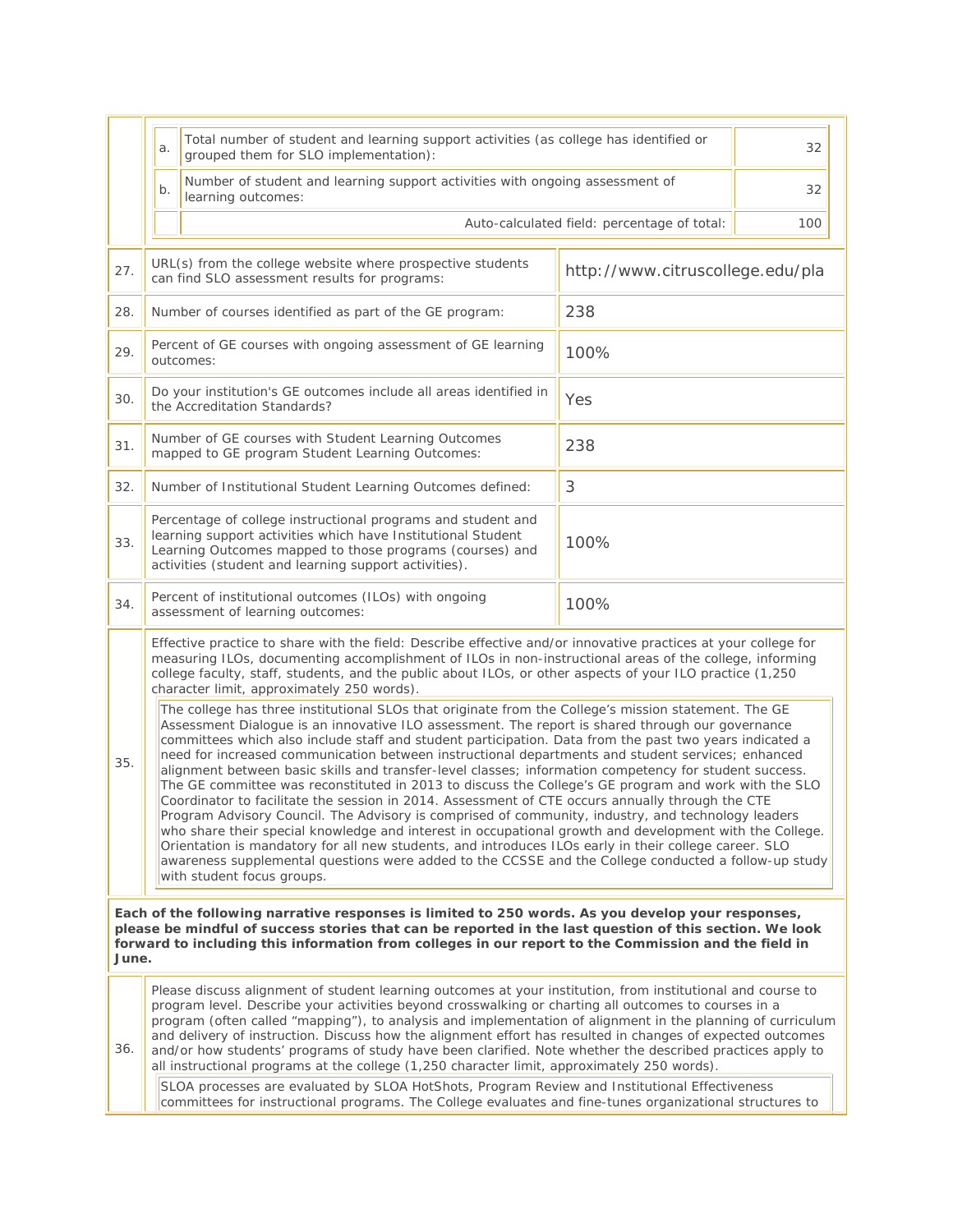|     | support student learning, as seen in mission revision, basic skills course compression, comprehensive PR<br>revision, organizational structure realignment and GE Assessment Dialogue results. Data from the<br>Dialogue identifies gaps among strategic objectives and Academic Affairs, Student Services and<br>Instructional Support. Student Success Committee and Math/English departments analyzed assessment<br>data from sequential courses and collapsed basic skills course sequences. English and Reading faculty                                                                                                                                                                                                                                                                                                                                                                                                                                                                                                                                                                                                                                                                                                                                                                                          |
|-----|-----------------------------------------------------------------------------------------------------------------------------------------------------------------------------------------------------------------------------------------------------------------------------------------------------------------------------------------------------------------------------------------------------------------------------------------------------------------------------------------------------------------------------------------------------------------------------------------------------------------------------------------------------------------------------------------------------------------------------------------------------------------------------------------------------------------------------------------------------------------------------------------------------------------------------------------------------------------------------------------------------------------------------------------------------------------------------------------------------------------------------------------------------------------------------------------------------------------------------------------------------------------------------------------------------------------------|
|     | developed English 98, a blended English/reading skills course and English 99, also a blended course. The<br>rationale came from SLOA for Engl 030, 040, and 100. While students showed proficiency in meeting<br>SLOs for each course, they struggled in competency in Engl 101. English faculty revamped the basic skills<br>sequence to include courses that correspond with the skills required for Engl 101. Consistent SLO<br>assessments of the two new English courses identified areas of weakness and strength which guide<br>curriculum and textbook changes, and assignments                                                                                                                                                                                                                                                                                                                                                                                                                                                                                                                                                                                                                                                                                                                               |
|     | Describe the various communication strategies at your college to share SLO assessment results for usage by<br>internal and external audiences. Explain how communications take into account how the information is<br>expected to influence the behavior or decisions of particular audiences. Discuss how communication of<br>student learning outcomes assessment information and results impacts student behavior and achievement<br>(1,250 character limit, approximately 250 words).                                                                                                                                                                                                                                                                                                                                                                                                                                                                                                                                                                                                                                                                                                                                                                                                                             |
| 37. | Communication takes place at the Steering Committee and recommendations from the SLOA committee<br>are shared through the governance loop. Convocation, FLEX, and division meetings allow for SLOA<br>dialogue. More rubrics and other assessment methods are shared early in a course leading to improved<br>attainment of outcomes. Other examples include: Student Services Planning Meetings and Program<br>Review (PR) Retreat, instructional deans' meeting, Dean's Council, Program Review "train the trainers"<br>session for faculty/deans/staff who serve as a resources for PR and SLO assessment, small group<br>sessions with PR Coordinator, Director of Institutional Research, and SLOAC, presentations at ASCC.<br>Citrus makes students aware of outcomes in several ways: syllabi; program, degree/certificate, and GE<br>outcomes in the catalog; and the ILOs in the catalogue/college website. Some student services areas<br>utilize PR to analyze data on students' level of awareness (ex: A&R/EOP&S satisfaction and annual<br>graduates' survey). Biannual CCSSE questions which show students' level of awareness and perception of<br>outcomes and assessment. Results show more than 90% of students are aware of SLOs and how<br>outcomes will positively impact their grades.         |
|     | Explain how dialog and reporting of SLO assessment results takes place at the departmental and institutional<br>levels. Note whether practices involve all programs at the college. Illustrate how dialog and reporting impact<br>program review, institutional planning, resource allocation, and institutional effectiveness (1,250 character<br>limit, approximately 250 words).                                                                                                                                                                                                                                                                                                                                                                                                                                                                                                                                                                                                                                                                                                                                                                                                                                                                                                                                   |
| 38. | Program-level SLOA data integrate with planning through Program Review (PR). Faculty develop<br>outcomes and meaningful, organic assessment at course and program levels. The SLOA reflection of PR<br>provides faculty a place to document reflection of one full year of assessment; this dialogue leads to<br>identification of gaps and potential plans for improvement. ALL campus units, including Instructional<br>Support, Student Services and Institutional Support participate in PR and collect and reflect on SLOA data<br>each year. The Integrated Planning Manual shows the flow of information in the planning process.<br>Course-level SLOs map to program and institutional level outcomes. SLOA reflections/analyses are linked<br>to resource and planning during the PR process. PR support resource requests and link to strategic plan<br>objectives. In order to be considered, requests for faculty and staff positions, facilities, and equipment go<br>through college wide prioritization processes and requests need to be identified through the PR process.<br>PR reports are published and shared with the College and the community. The Faculty Needs<br>Identification Committee releases a campus wide memo of the ranking decisions on full-time faculty<br>positions requests. |
|     | Please share with us two or three success stories about the impacts of SLO practices on student learning,<br>achievement, and institutional effectiveness. Describe the practices which led to the success (1,250<br>character limit, approximately 250 words).                                                                                                                                                                                                                                                                                                                                                                                                                                                                                                                                                                                                                                                                                                                                                                                                                                                                                                                                                                                                                                                       |
| 39. | Math 210 analyzed the same SLO from Spring 2013 to Fall 2013, and noticed an improvement from<br>73.7% to 88.5% on the assessment because the faculty devoted more time to real-world application<br>problems during the class. Smaller class size resulted in a significantly higher rate of students scoring a 3<br>or higher on the assessment rubric, thus they will continue to advocate for such measures to be<br>permanently implemented. In Student Services, Counseling analyzed the same SLO from 2012-2013<br>regarding participation in New Student Orientation using pre and post-tests. In September 2012, the<br>survey yielded 361 usable results (pre-test 40.1%/post-test 85.3%). The goal was to increase post-test<br>results to 90%. As a result, additional services such as College 101 and Registration Assistance<br>Workshops were created to improve outcomes. In July 2013, 306 usable results (pre-test 67%/post-test<br>92%) showed a significant improvement of student ability to use their placement results to register for                                                                                                                                                                                                                                                        |